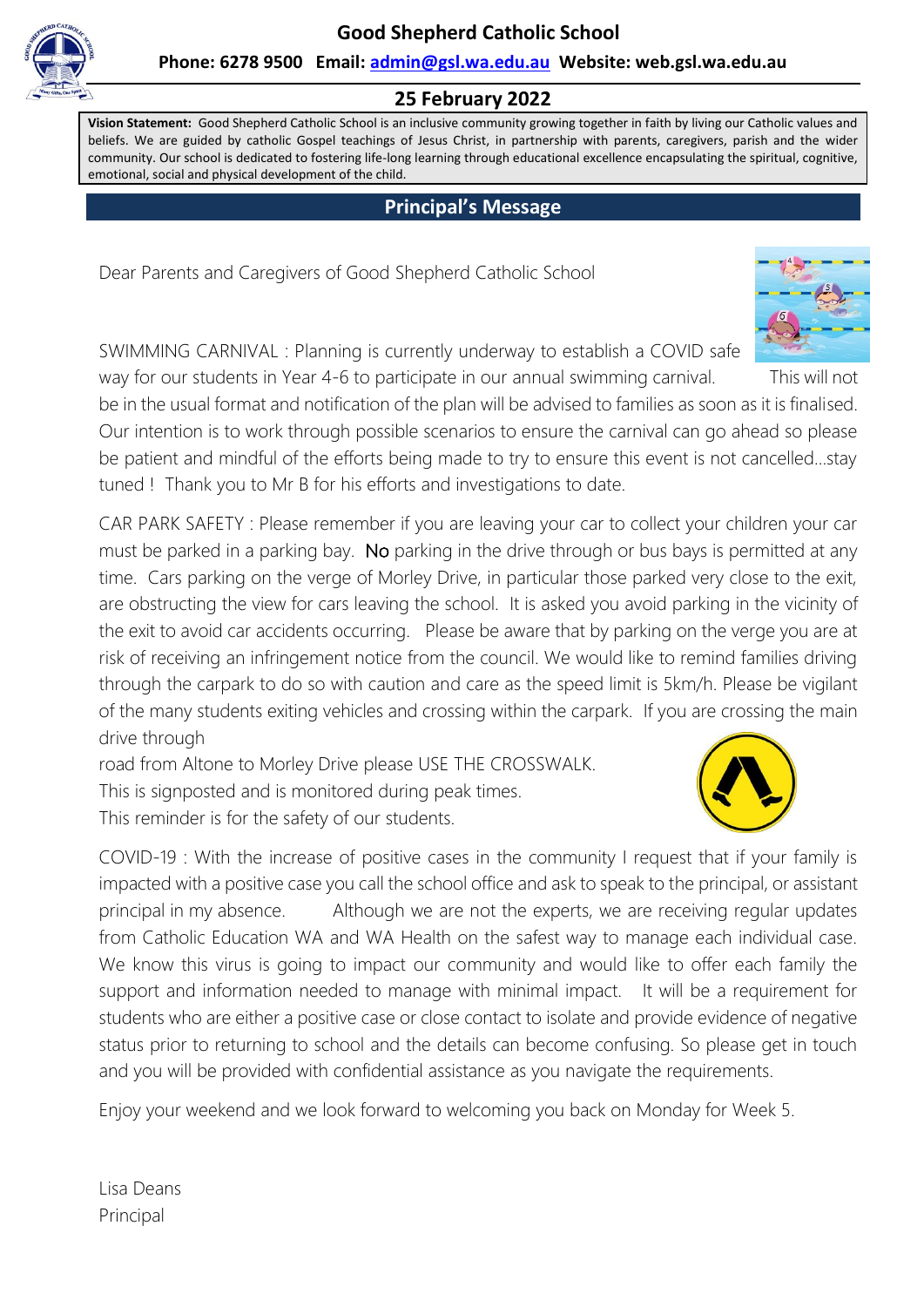# **School Values**



Our Catholic Values underpin all of our 6 school values. This year our School is focusing on our school value…



We value ourselves, our faith, others, their property and the environment.

*Respect* 

# **Birthday's**

# The following celebrated a birthday this week or during the holidays. We wish them a very HAPPY BIRTHDAY!

*These will be acknowledged at our Monday assembly*

James Long 6W Anderson Barlow KW Jeremy Ha PPW Connor Chapman 3B Heidi Nebel 4W Ngan Nguyen 6W Lincoln Sadler 4W Mrs Lazzaroni Miss Naylor Mrs Pedulla Mrs Huntington

Harrison McCormick KW Myra Braganza 3W Monique Bova Dawson 4W

# **Faction Points**

| <b>Maali House:</b>   | 41 |
|-----------------------|----|
| <b>Noonan House:</b>  | 38 |
| <b>Francis House:</b> | 29 |
| <b>Foley House:</b>   | 22 |



*Pupil Free Days* 

## **Term Dates 2022**

|               |        |                                                                    | , upii , , ce Duyo                                                        |
|---------------|--------|--------------------------------------------------------------------|---------------------------------------------------------------------------|
|               | Term 1 | Monday $31^{st}$ January – Thursday $7^{th}$ April                 | Monday 7 <sup>th</sup> March (Labour Day)<br>Friday 8 <sup>th</sup> April |
| TERM<br>PATES | Term 2 | Tuesday 26 <sup>th</sup> April – Thursday 30 <sup>th</sup> June    | Monday $6^{th}$ June (WA Day)                                             |
|               |        |                                                                    | Friday 1 <sup>st</sup> July                                               |
|               | Term 3 | Monday 18 <sup>th</sup> July - Thursday 22 <sup>nd</sup> September | Monday 15 <sup>th</sup> August                                            |
|               | Term 4 | Monday $10^{th}$ October – Friday $9^{th}$ December                | Monday 7 <sup>th</sup> November                                           |

### **Important Dates to Remember**

#### *Subject to change, based on Covid-19 advice*

| 11.15 am Ash Wednesday Mass: 3B     | 2 <sup>nd</sup> March  |
|-------------------------------------|------------------------|
| Labour Day – Public Holiday         | 7 <sup>th</sup> March  |
| Interhouse Swimming Carnival        | 9 <sup>th</sup> March  |
| 3W Class Assembly: 9.00 am via Zoom | 11 <sup>th</sup> March |

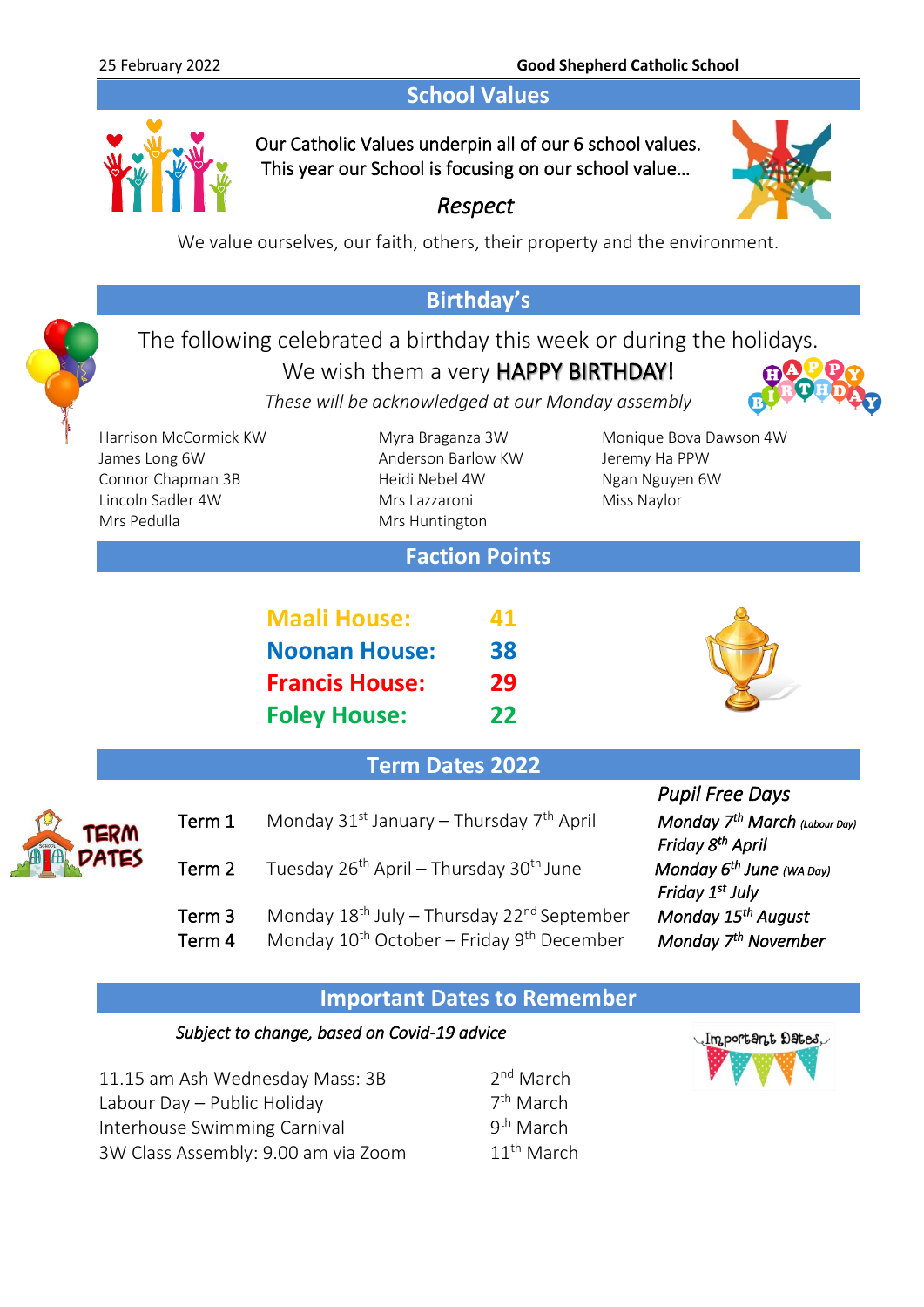## **2022 Collection Notice – Student Residential Data**

#### **Collection Notice for parents/guardians**

#### 2022 Student Residential Address and Other Information



The Australian Government Department of Education, Skills and Employment (the department) would like to notify you that a request has been made for your child's school to provide residential address and other information as required under the Australian Education Regulation 2013.

The school is required to provide the department with the following information about each student at the school

- Names and residential addresses of student's parent(s) and/or guardian(s)
- Student residential address lexcluding student names)
- Whether the student is a primary or secondary student (education level)
- Whether the student is boarding or a day student (boarding status).

The school collects the above information by generating a unique and unidentifiable - student reference number (SRN) for each student record. The SRN is also only used by the school for this collection. It is not allowed to be used for any other purpose. The number only indicates to the department that each record provided is for one student.

#### **Purpose of the collection**

The Student Residential Address and Other Information Collection (the Collection) informs Australian Government school education policy and helps ensure funding for non-government schools is based on need basis.

The information collected will be used to inform school funding calculations. It is combined with data held by the Australian Bureau of Statistics (ABS) to calculate a non-government school community's anticipated capacity to contribute to the costs of schooling.

From 2020, a new measure of capacity to contribute, the Direct Measure of Income (DMI), was introduced. The DMI is based on the median income of parents or guardians of students at a non-government school using data collected through the Collection. More information about the DMI can be found on the Quality Schools Package page on the departmental website.

#### Use and disclosure of personal information

Your personal information is protected by law under the Privacy Act 1988 (Cth) (Privacy Act). Personal information is information or an opinion about an identifiable individual. Personal information includes an individual's name and contact details

Any use or disclosure of your personal information must occur in accordance with Privacy Act and the Australian Education Act 2013 and Australian Education Regulation 2013.

Your personal information provided to the department through the Collection may be:

- disclosed to the ABS for the purposes of capacity to contribute calculations and analysis as a part of the Multi-Agency Data Integration Project (MADIP). Further information about MADIP can be found on the MADIP page on the ABS website.
- disclosed to a contracted auditor where the department may from time to time, carry out an audit of a school's submission to the Collection. The contracted auditor compares the school's submission with the student enrolment information held by the school and will not use the information for any other nurnose
- disclosed to its service providers for the purposes of the provision of information and communications technology support services to the department.
- used or disclosed where it is otherwise required or authorised by law.

The department does not intend to disclose your personal information to any overseas recipients.

The department's privacy policy can be found at www.dese.gov.au and includes information on:

- how individuals can access and seek correction of the personal information held by the department;
- how complaints about potential breaches or breaches of the Privacy Act can be made;
- how the department will deal with these complaints.

The department commissioned an independent privacy impact assessment (PIA). The PIA assesses the flows of information under the Collection, compliance with the Privacy Act and measures in place to safeguard the personal information being collected. The current version is available at https://www.dese.gov.au/schoolfunding/resources/2018-student-residential-address-collection-additional-required-information-privacyimpact

#### What do you need to do?

You are not required to do anything. Your school is responsible for providing the requested details to the department; however, you may wish to ensure that your school has the most up-to-date and correct details for your family.

#### **Contacts for further information**

Your school can provide additional information about the Collection process.

Alternatively, please visit the SchoolsHUB Address Collection help and support page.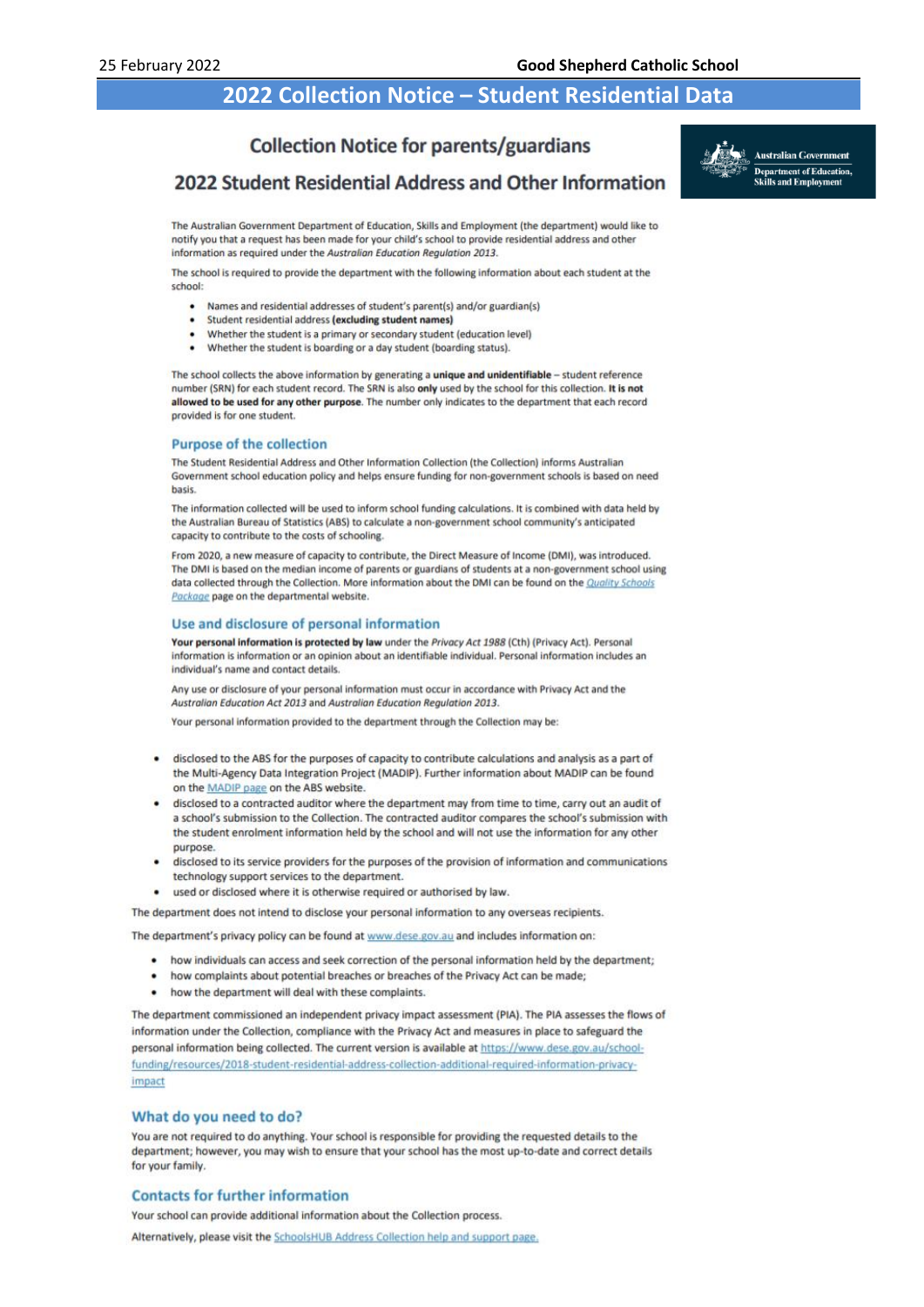# **Consent for Use of Student Image & Work**

As part of the school's publicity activities there may, on occasion, arise the situation whereby the school, Catholic Education WA (CEWA) or local media organisations will take photographs and/or video footage of your child/ren for publication in newspapers, school communications, CEWA communications, social media, training videos and/or the school/CEWA website.

Upon enrolment, Good Shepherd Catholic School accepts your consent to give permission for the use of your child/s photo or video image in school publicity activities for this school year. Photos or video footage might be disclosed to third parties for example to the P&F Community for promotion of the school. Material created by your child for the purpose of promoting the School or the CEWA might also be publicly displayed.

Should you not want your child/ren to feature in such publicity, *please notify this in writing and send through to the school office by Friday 11 March*. Email: [admin@gsl.wa.edu.au](mailto:admin@gsl.wa.edu.au)

**School Fees and Charges**

School fee statements were emailed to families on Monday 14th February . If you did not receive a statement, please contact the school office immediately. Please check your junk mail folder.

Every family is required to complete and submit a new Payment Option form each year.

Ongoing Direct Debit arrangements carried over from the previous year are not automatically adjusted to allow for any increase / decrease in fees.

It is a school requirement to complete the payment option form to ensure the correct number of instalments, and the correct payment amount, are being made in order for your fees to be paid by 30 September.

If you have not already done so, please complete and return the Payment Option Form via email [finance@gsl.wa.edu.au](mailto:finance@gsl.wa.edu.au) or direct to the office before the close of business on MONDAY 28 February. A reminder, it is a school requirement that each family has an approved, up to date, payment plan in place.

Health Care Card Discount Scheme – To access the Health Care Card Discount, an eligible means tested Centrelink card must be presented to the Office along with an application form which can be found on the school website. Please note the card must be in the name of the parent /guardian who is responsible for payment of fees.

If you have any queries regarding your fees or the payment schedule, please contact the school office.

# **2022 Health Care Card Tuition**

## IMPORTANT - 2022 Health Care Card applications now open for submission

Families with a valid Health Care Card wishing to apply for the discount on their 2022 school fees should submit an application as soon as possible. A copy of the 'Health Care Card – Tuition<br>Fee Discount' can be found on the school website<br>School Fees and Charges » Good Shorkard 2 Fee Discount' can be found on the school website

[School Fees and Charges » Good Shepherd Catholic School \(gsl.wa.edu.au\)](http://web.gsl.wa.edu.au/our-families/school-fees-and-charges/)





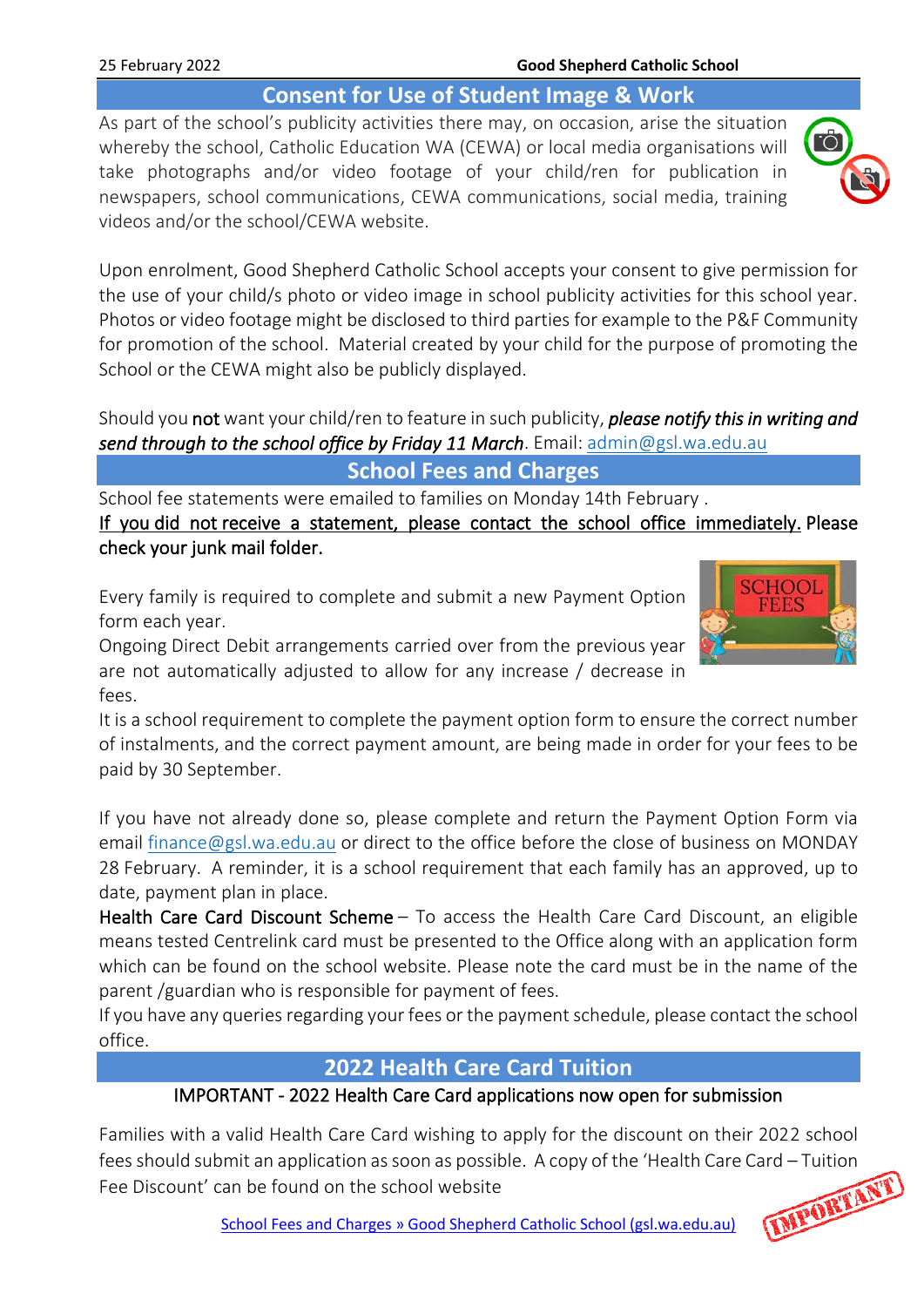## **Message from Year 6 Senior Leaders**

We would like to congratulate the year 4 classes for raising the most money for our missions. You might have noticed Year 6 are looking very hairy at the moment, that is because we are raising money for the Worlds Greatest Shave and have already raised over \$5000.

This year the participants are: Harper-Roy, Harrison, Levi, Hendrix, Ethan, Lincoln, Archie, Antonino, Ethan. C, Ethan. L, William, Luca, Mwambe, Lylah, Oliver, James, Raoul, Che, Ruby,

Jack, Jasmine, Tina and Mrs Caridi. 23 people in the Good Shepherd Team. If you would like to donate please go to the page

Good Shepherd 2022 [\(leukaemiafoundation.org.au\)](https://secure.leukaemiafoundation.org.au/registrant/TeamFundraisingPage.aspx?TeamID=135984)

Sincerely Archie and Fasika

# **COVID-19 : talking to your children**

You will find a lot of information in the media about COVID-19 which may create concern about how your child is managing, what they know and what they think.

This website provides a lot of information for families to assist with conversations with your children : [COVID-19 & Australian children | Raising Children Network](https://raisingchildren.net.au/guides/a-z-health-reference/coronavirus-and-children-in-australia#talking-with-children-about-covid-19-nav-title)

## **Eco Warriors – Sustainability**

### Clean Up Australia Day 6 March 2022 – Volunteers needed for Citizen Scientist project

Clean Up Australia Day is around the corner on 6 March 2022 and this year they have launched a citizen scientist project to gauge how many face masks are in the environment. COVID 19 has not being kind to the environment due to the enormous number of single use items ending up as litter. Please do your part and dispose of masks responsibly. Masks are particularly

dangerous to birds and marine life. They are getting tangled up in the rubber straps. Please snip these off before disposing of them in the general waste bin. For more details on the citizen science project, click on the link: <https://www.cleanup.org.au/citizenscience>

## **Facebook Page**

Good Shepherd Lockridge has its own Facebook Page. Please like our page and follow us as we begin to use this social forum to update you on information and current events happening within our wonderful school. Search @GoodShepherdLockridge







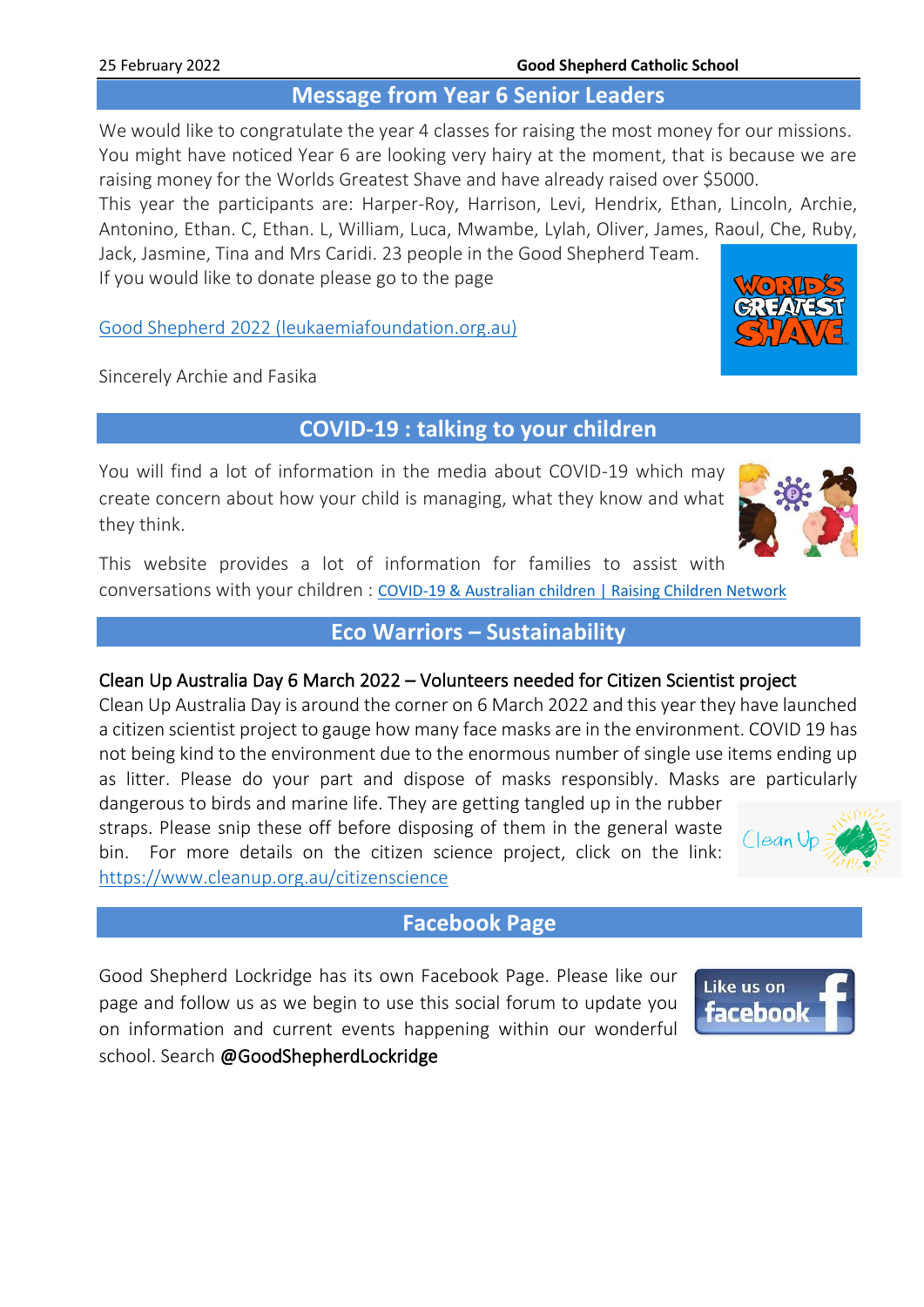| Canteen                                                                                                                                                                                                                                                                 |                                                                                                                                                                                                                                                                                                                                                                                                                              |  |  |  |
|-------------------------------------------------------------------------------------------------------------------------------------------------------------------------------------------------------------------------------------------------------------------------|------------------------------------------------------------------------------------------------------------------------------------------------------------------------------------------------------------------------------------------------------------------------------------------------------------------------------------------------------------------------------------------------------------------------------|--|--|--|
| <u>\afafafafafafafafafafafafafafafafafa</u>                                                                                                                                                                                                                             |                                                                                                                                                                                                                                                                                                                                                                                                                              |  |  |  |
| <b>CANTEEN MENU FOR ASH WEDNESDAY</b><br>RECESS: USUAL items available (No Pizza Muffins)<br>LUNCH:<br>6 Fish Nuggets & sauce - \$3.50<br>Margarita Pizza<br>$- $3.00$                                                                                                  | Canteen Menu Ash Wednesday &<br>Lent<br>There will be NO Meat available at<br>the Canteen<br>on Wednesday<br>2 <sup>nd</sup> March 2022. The attached Menu<br>will be available on the day.<br>Recess orders will be accepted from<br>all students in Kindy to Year 6. We<br>ask parents to write their order on an<br>envelope and place the correct<br>money to avoid handling change.<br>The Canteen Menu is available on |  |  |  |
| Macaroni & Cheese - \$4.00<br>Fish Sub with lettuce & mayo - \$4.00<br>1/2 Fish sub with lettuce & mayo - \$ 2.00<br>Fish Burger with salad - \$5.00<br>Salad Tray with Crumbed fish fillet - \$5.00<br>(Lettuce, tomato, cucumber, carrot, avocado, beetroot & cheese) |                                                                                                                                                                                                                                                                                                                                                                                                                              |  |  |  |
| <b>SANDWICHES</b><br><b>TOASTED SANDWICHES</b>                                                                                                                                                                                                                          | our Website.                                                                                                                                                                                                                                                                                                                                                                                                                 |  |  |  |
| Cheese & Salad - $$3.50$<br>Cheese & Tomato - \$3.50                                                                                                                                                                                                                    | http://web.gsl.wa.edu.au/our-                                                                                                                                                                                                                                                                                                                                                                                                |  |  |  |
| Vegemite & Cheese - \$3.00<br>Egg & Salad - \$3.50<br>Tuna & Salad - \$4.00                                                                                                                                                                                             | families/debbies-deli/                                                                                                                                                                                                                                                                                                                                                                                                       |  |  |  |
| SALAD TRAY, FRUIT SALAD & DRINKS are available as per the Canteen Menu Prices                                                                                                                                                                                           |                                                                                                                                                                                                                                                                                                                                                                                                                              |  |  |  |
| Please note the above items will be available through the Lent Season in addition to<br>our Normal Menu.                                                                                                                                                                |                                                                                                                                                                                                                                                                                                                                                                                                                              |  |  |  |

## **Uniform Shop**

Due to the restrictions minimising parents on school site, if you would like to place an order for uniform items please fill in the Uniform Order Form. Payment must be made in full before orders are processed and can be arranged via credit card by filling in the details at the end of the form, or alternatively organised through the School Office. Completed forms can be emailed to [admin@gsl.wa.edu.au.](mailto:admin@gsl.wa.edu.au) Orders will be sent home through the eldest child on the next available day. Forms can be downloaded in the attachment or on the school website: <https://www.gsl.wa.edu.au/school-uniform/>

#### If you do not wish to leave your credit card details, please provide cash in an envelope along with your completed uniform order form.

#### Uniform Fittings

At this point in time the Uniform Shop is not open to families for fittings. If you are unsure of sizing we are able to go to your child's class during school time and measure items against your child to see which size would be appropriate. If you purchase a size and are not happy with it, items can be exchanged for an alternative size. Please fill in an Order Form and email it to admin along with any comments if you would like the sizing checked by our Uniform staff.



| <b>Uniform Shop Trading Hours</b> |                         |  |
|-----------------------------------|-------------------------|--|
| Tuesday                           | $  8:15$ am $- 9:15$ am |  |
| Friday                            | $2:15$ pm – 3:15pm      |  |



<http://web.gsl.wa.edu.au/stewardship/school-uniform/>